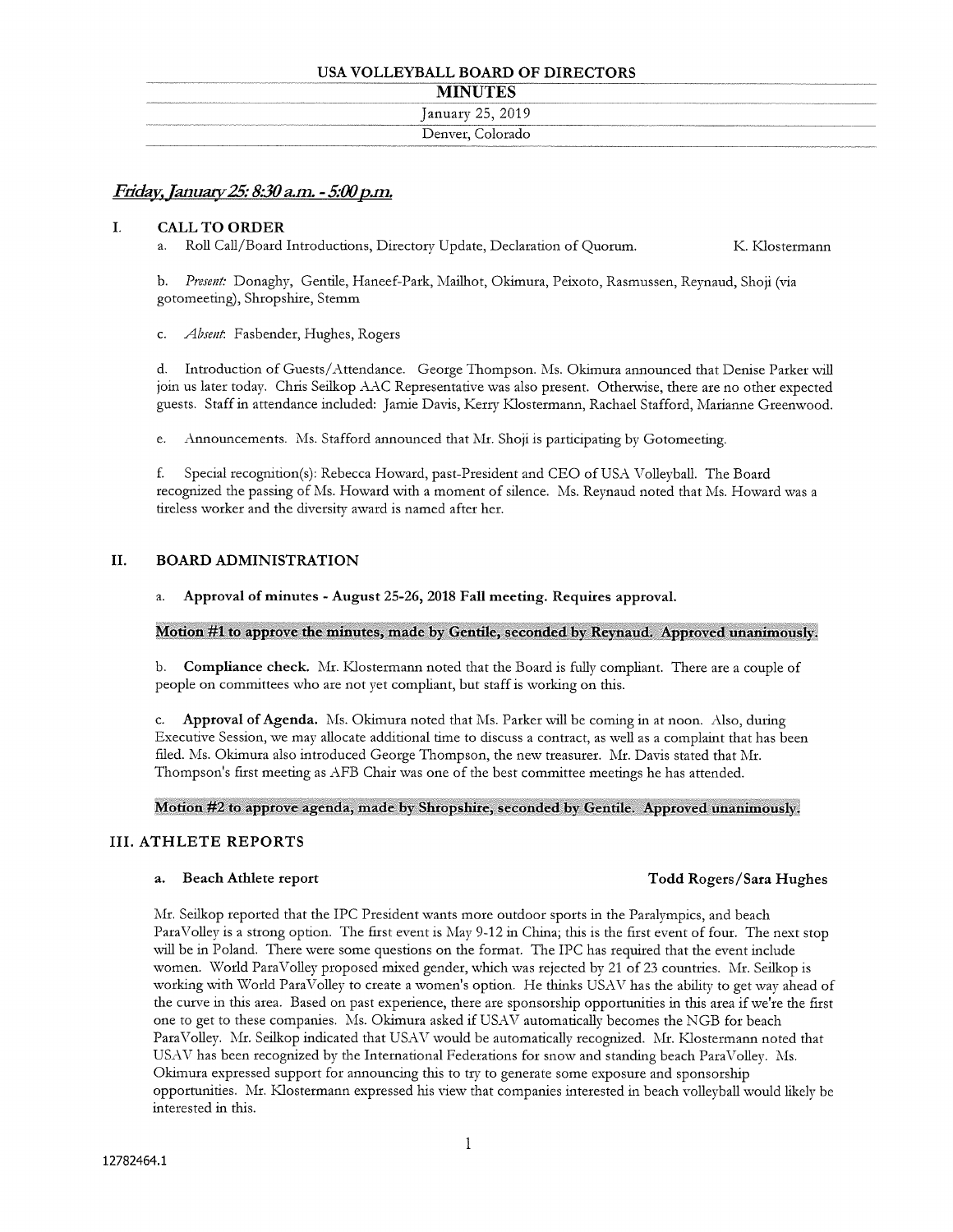Mr. Shoji reported that one issue that comes up frequently is the future home for the men's team after 2020. He also mentioned that the Athlete Directors like the idea of athletes meeting with the Regions to do promotional events, but need more time for sign up and scheduling around events. Mr. Davis reported that USAV has two options going in parallel. Anaheim has expressed interest in extending the current deal (noting that this would prevent having <sup>a</sup> unified national training center). Also, <sup>a</sup> group called Five Points out of Irvine is building <sup>a</sup> large facility in Irvine, and USA Water Polo is moving in there. Several USAV representatives went to see it and expressed interest in exploring the possibility further. Discussion ensued about the sitting teams and <sup>a</sup> possible renewal of the agreement with UCO.

Mr. Davis then discussed the program with grants to Regions for promotions, noting that only <sup>7</sup> Regions expressed interest even though there are grants available for up to 10 Regions. Mr. Davis and Sandy Abbinanti of the Great Lakes Region have developed <sup>a</sup> program for all three disciplines and both genders where, if Regions wanted to bring in <sup>a</sup> National Team athletes, the Region would decide what to do, with <sup>a</sup> maximum of <sup>6</sup> hours per athlete, and USAV would pay travel and stipends to athletes and provide <sup>a</sup> grant to help Regions with expenses. There will be <sup>a</sup> ptiority on using athletes from their home Regions, and keeping participation equal based on gender and teams. So far, there has been good response from both Regions and athletes. He noted that athletes can continue to send in their expression of interest and dates of availability, although they may not be picked for 2019, but would be eligible for 2020. Mr. Rasmussen noted some concerns with the logistics of the program, which he supported, but indicated that the amount of time given to athletes to respond was not sufficient. He indicated that he did not want athletes to be blamed for "not giving back" when they simply did not have enough time to respond and did not know what the program was about. He also noted that the proposed stipends for athletes are low. He also expressed concern that athletes were not consulted when the program was being put together. Ms. Haneef-Park noted that athletes who are overseas probably did not respond because of their schedules. She also noted that, because of athlete calendars, this may not be as accessible for indoor athletes as for beach and sitting. She also raised the idea of setting up <sup>a</sup> website where athletes can see opportunities for appearances and other involvement. Mr. Rasmussen suggested that this be taken to the USAV AAC for input. Ms. Haneef-Park suggested that <sup>a</sup> working group be established to work on this to make it successful. Ms. Okimura suggested that the program try to strike <sup>a</sup> balance between involving current stars and up-and-coming athletes. Mr. Davis added that he did not know that the Regions were picking the Regions to receive the grants, which forced USAV to go live more quickly than expected. Ms. Mailhot indicated that the Regions want this program to happen and don't want it to get slowed down by working through details. Ms. Haneef-Park noted that, for <sup>a</sup> lot of athletes, giving back is important, and being able to be at home when making an appearance is very important. Mr. Davis also noted that <sup>a</sup> goal of the program is to gain exposure for athletes so they can become more able to make <sup>a</sup> living playing volleyball. Ms. Reynaud expressed support for the working group idea.

#### Motion #3, made by Reynaud, seconded by Haneef-Park, to create a working group involving athlete Board representatives, Board Region representatives and USAV staff to try to work through details on this program for 2019 and 2020. Approved unanimously.

Ms. Haneef-Park indicated that she had the same issues to report on as Mr. Shoji.

#### c. Sitting Athlete report **Brent Rasmussen** Brent Rasmussen

Mr. Rasmussen noted that the Sitting Commission has been very helpful and well received, even though it involves <sup>a</sup> lot of work. He is also very happy with the hiring of Michelle Goodall as the new assistant of the women's sitting national team, and complimented her on her communication.

He then mentioned that there have been some issues with adidas over timing of delivery. The athletes have talked some about <sup>a</sup> national training center, but also noted that UCO has been very helpful and hopes that conversations on renewal could continue if there is no NTC on the table.

The women are concerned about Russia and their doping scandal. He suggested that we monitor this situation and if it doesn't get resolved, we might want to consider putting together <sup>a</sup> letter on this. Ms. Okimura suggested that Mr. Rasmussen speak with beach athletes about Russia, as well.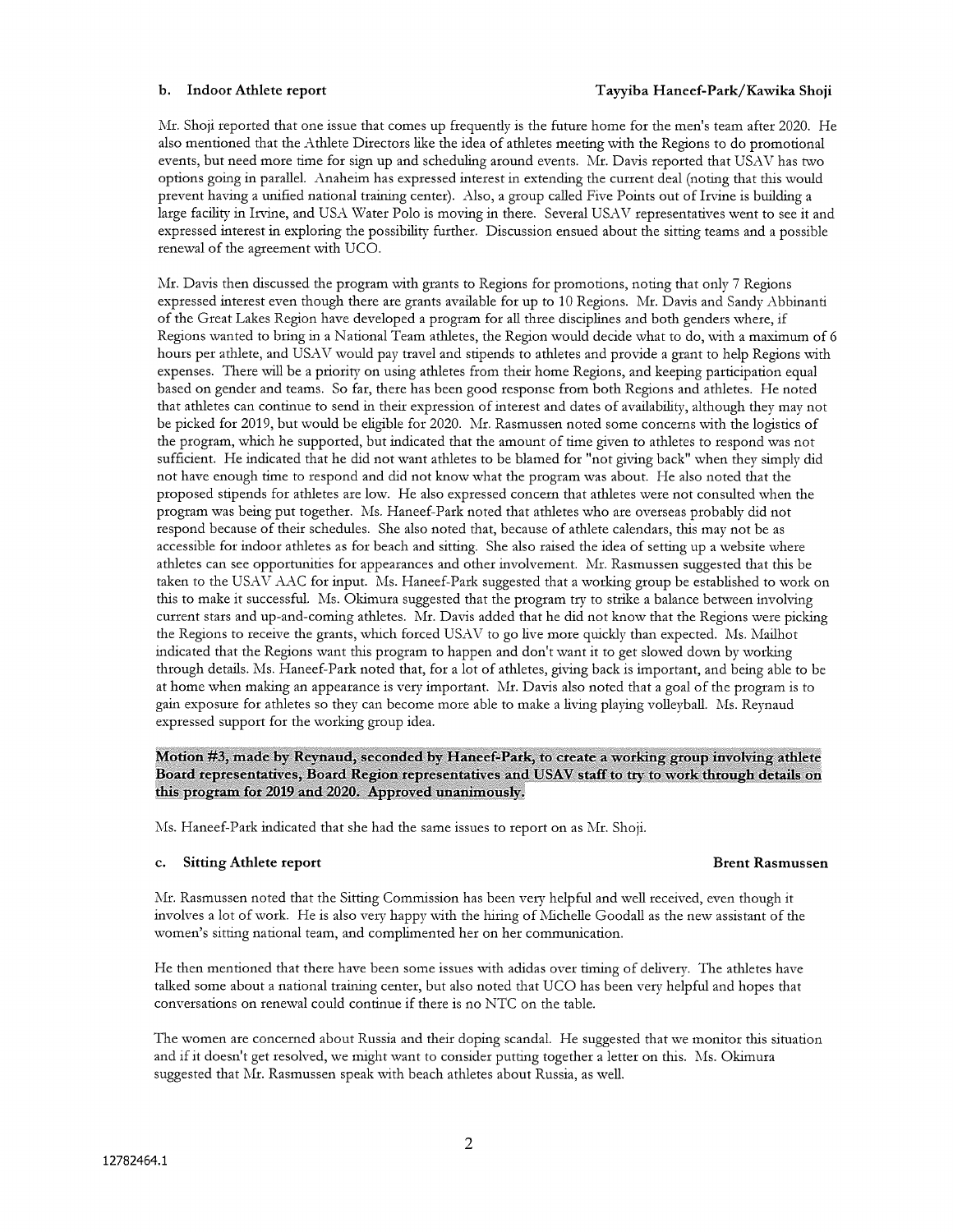Housing is always an issue that comes up among the athletes, although there are no specific recommendations at this time. Mr. Seilkop and Mr. Rasmussen also expressed concern that the housing situation could raise legal issues for USAV, such as discrimination and ADA issues. Mr. Rasmussen suggested that there be <sup>a</sup> more definitive contract addressing this. Ms. Reynaud suggested that coaches not be expected to enforce this. Mr. Davis suggested that athletes have a direct line to Rachael Stafford to address these issues. Ms. Reynaud suggested that Ms. Stafford reach out to athletes on this issue.

Ms Donaghy also noted that the issues with adidas are affecting clubs, as well. A number of clubs have expressed their disappointment to her. Mi. Davis indicated that he is aware of the issues with adidas, and they tend to be <sup>a</sup> bit slow with product fulfillment. Ms. Okimura noted that having <sup>a</sup> relationship with <sup>a</sup> large company like adidas is very helpful to USAV, noting that adidas is making inroads to the club and regional level, which may be creating some of the problems we've experiencing with them. They have tried to address the shortages and slowness, but this happens to most large companies. The problems we have <sup>a</sup> real, and need to be solved, but are mild in comparison to the problems we've had in the past. Mr. Davis noted that, overall, adidas has been <sup>a</sup> fantastic partner and has been helping USAV in <sup>a</sup> number of areas. For example, they have signed deals with 26 athletes in three different disciplines. Also, our national team athletes like the products, noting that 90% wear adidas shoes. Mr. Klostermann indicated that adidas has been more responsive and quicker to deliver product than past partners.

The men's sitting team will try to qualify for the Paralympics in August at the ParaPan Games in Lima, Peru.

### d. USOC AAC report Chris Seilkop

Mr. Seilkop reported that the AAC recently met. He gave kudos to Katie Holloway for her work in getting changes to the Operation Gold Program, which put in place the same bonuses for para athletes who win medals as for Olympic athletes. This was <sup>a</sup> big win for paralympic athletes. Much of the meeting dealt with issues with NGBs, athletes on the USOC Board, and the Russian doping scandal. There are communications being voiced from the USOC AAC and other countries like Germany and Sweden.

Much of the meeting dealt with electing <sup>a</sup> candidate to the USOC Board. There would be two representatives, one selected every two years (staggered terms). The concern was that candidates are submitted to the USOC, so athletes must "toe the USOC line" to get elected, and athletes who are up for re-election are re-elected by the USOC, and not by the AAC.

Mr. Seiikop gave kudos to Sarah Hirshland and Susanne Lyons for changing the culture within the USOC of listening and implementing suggestions of athletes. The AAC also discussed the Ropes and Gray report. Mr. Seilkop expressed to the USOC his concern about the number of Paralympic sports that are governed by USA Paralympics as opposed to the NGBs, which creates <sup>a</sup> perception of inequality. Mr. Davis asked about the relationship between the Committee for Integrity and the AAC, and he noted that the Committee for Integrity has no affiliation with the AAC. Mr. Klostermann complimented Mr. Seilkop for his work and assistance on Selection Procedures.

# IV. CEO REPORT - provided in writing with in person Q&A

Ms. Okimura noted that Mr. Davis has prepared <sup>a</sup> written report and will focus on certain highlights. Mr. Davis updated the Board on small groups for RVAA meetings, and thanked Ms. Donaghy for her help in this area. He just completed <sup>a</sup> meeting in Dallas which went well, and several others are coming up.

He then updated the Board on Snow Volleyball, which has received some mainstream media, such as NBC Sports and ESPN. There are two more events in Austria and Italy coming up this winter. Mr. Davis told the FIVB that the US will send teams if FIVB guarantees us qualification into the main draw. We are waiting to hear back from them on this issue and Mr. Davis is hopeful for a positive response. There is another event in August in Argentina. There have been conversations with FIVB about hosting an event in the US. Mr. Davis has had conversations with Aspen Ski Company about an event for the 2020-21 season. He has also had discussions with Mammoth Mountain.

Mr. Davis then discussed the issue of the length of the membership term. There has been discussion on this with the Regions. The driving force for this is that the current system creates <sup>a</sup> lot of confusion. The RVA sent out the concept to the Regions and the feedback has been very positive. Ifimplemented, there would be early registration about two months before the effective date, and USAV would offer <sup>a</sup> tryout membership. Staffis in favor of this. There has been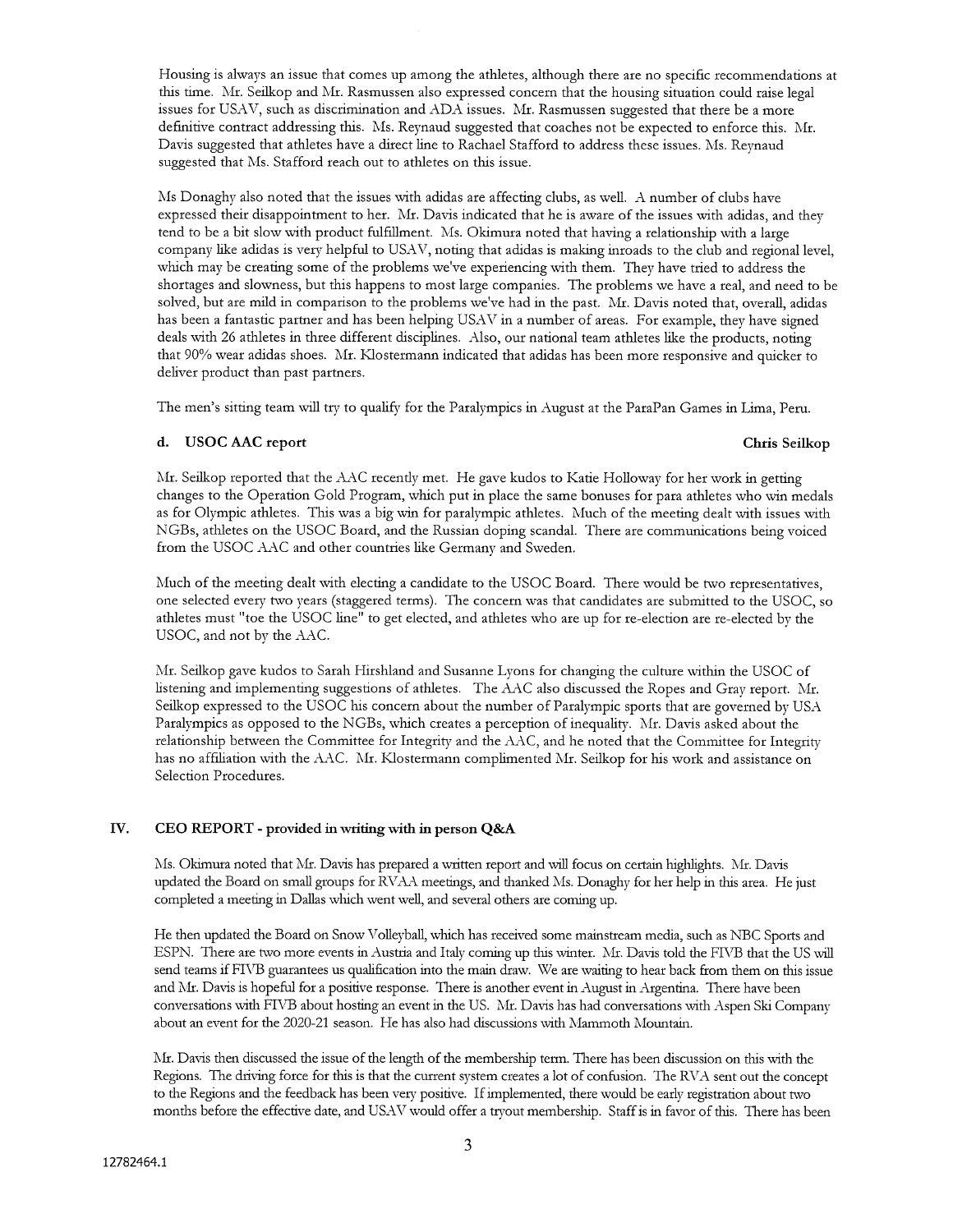some discussion about whether the best start date is September 1 or October 1. Mr. Gentile asked about the genesis of the 14-month system. Mr. Davis said that there wasn't <sup>a</sup> lot of clarity on this, but it may have been done to accommodate the beach schedule. Ms. Okimura asked if the RVA/RVAA are ready for this to go to <sup>a</sup> vote. Mr. Peixoto said that there were electronic votes out among the RVAA after 1-2 weeks of discussion.

#### Motion #4, made by Peixoto and seconded by Stemm, to go from a 14-month membership term to a 12month term and to amend the Bylaws accordingly, if necessary. Withdrawn for the reasons discussed below.

Ms. Okimura asked if there is <sup>a</sup> need for <sup>a</sup> waiver of the 30-day requirement. Ms. Stafford indicated that this is addressed in the Operations Code, which requires 30 days' notice, so <sup>a</sup> waiver would be needed to vote today. Mr. Shropshire noted that this would be <sup>a</sup> reduction in value, but Ms. Davis noted that most people renew anyway soit won't affect them. The Board agreed to take up the issue of the 12-month membership electronically after the meeting, likely within the next seven days.

Mr. Davis continued with <sup>a</sup> discussion about conversations with the International Volleyball Hall of Fame. At the FlUB Congress, Mr. Davis had discussions with FIVE, and there is interest by the FIVB, but there would be certain demands. One of those demands is that USAV would have to be involved. There is <sup>a</sup> firm belief that the HOF should remain in Holyoke, Massachusetts. There was an IVHOF Board meeting in December, and the IVHOF expressed interest in turning over the Hall of Fame to <sup>a</sup> joint venture between USAV and FIVE. The Board would be comprised of representatives appointed by FIVB and USAV. Eventually USAV would take over financial and other control. Mr. Davis told the FIVB that he needs to discuss with the Board about whether this is something that USAV should explore. Mr. Gentile asked about the financial status of the HOF, and currently it is break even, but Mr. Peixoto says they are concerned that this won't be the case in the future due to dwindling sponsorships. Ms. Okimura noted that the FIVB has not been involved in the past due to political and other issues. Mr. Gentile asked the athletes if the IVHOF has value to them. Ms. Haneef-Park noted that the recognition has value, but she doesn't know many people who go there. Mr. Peixoto noted that there have been discussions about having the induction done in conjunction with FIVE events. Mr. Gentile said that he thinks the concept of the IVHOF has value, but there needs to be discussion on how to do this going forward, such as not having an actual building. Mr. Thompson noted that this is something that needs to be studied. Ms. Okimura raised <sup>a</sup> question about whether <sup>a</sup> national association like USXV should be involved in something like this. Mr. Davis noted that FIVE wants US involvement because the IVHOF is located in the US. Mr. Stemm asked about <sup>a</sup> feasibility study and who would pay for it. Mr. Davis indicated that the cost shouldn't be too high to do due diligence as part of <sup>a</sup> feasibility study. Ms. Okimura asked for <sup>a</sup> show of hands on whether the Board supports <sup>a</sup> feasibility study into this issue. Ms. Okimura and Mr. Peixoto both recused themselves from the show of hands. The general sentiment from the Board, based on <sup>a</sup> show of hands, is for Mr. Davis to proceed with <sup>a</sup> feasibility study.

Finally, Mr. Davis mentioned that USAV has received a \$10,000 International Relations Grant from the USOC (USAV did not receive this last year). This is money that has been used in the past to support travel and other expenses to further relations with FIVB. Mr. Davis thanked Mr. Klostermann for his efforts to obtain this grant.

Ms. Okimura asked about where the arbitrator program will be housed, and noted that this may require <sup>a</sup> Bylaws change. She supports this change. Ms. Stafford noted that the reason for this change is that volunteers are running this program, and should be overseen by staff.

Motion #5, made by Mailhot, seconded by Gentile, to waive the 30-day notice requirement for a Bylaws change. Approved unanimously.

#### Motion #6~ made by Gentile, seconded by Peizoto, to amend the Bylaws to implement the change to have the arbitrator program managed by USAV's staff attorney. Approved unanimously.

Ms. Okimura then noted that, in Mr. Davis's report, there is a confidential Safe Sport report, and she asked Board members to please keep it confidential.

Ms. Reynaud asked about the digital magazine, and suggested that there be <sup>a</sup> section in this magazine about SafeSport. \Ir. Davis noted that USAV includes SafeSport in all newsletters that go out to athletes, parents, etc. Ms. Donaghy asked that all Board members receive this.

Ms. Reynaud asked about separate coaching education for coaches of teams for under 14 and over 14. Mr. Davis indicated that this is being worked on.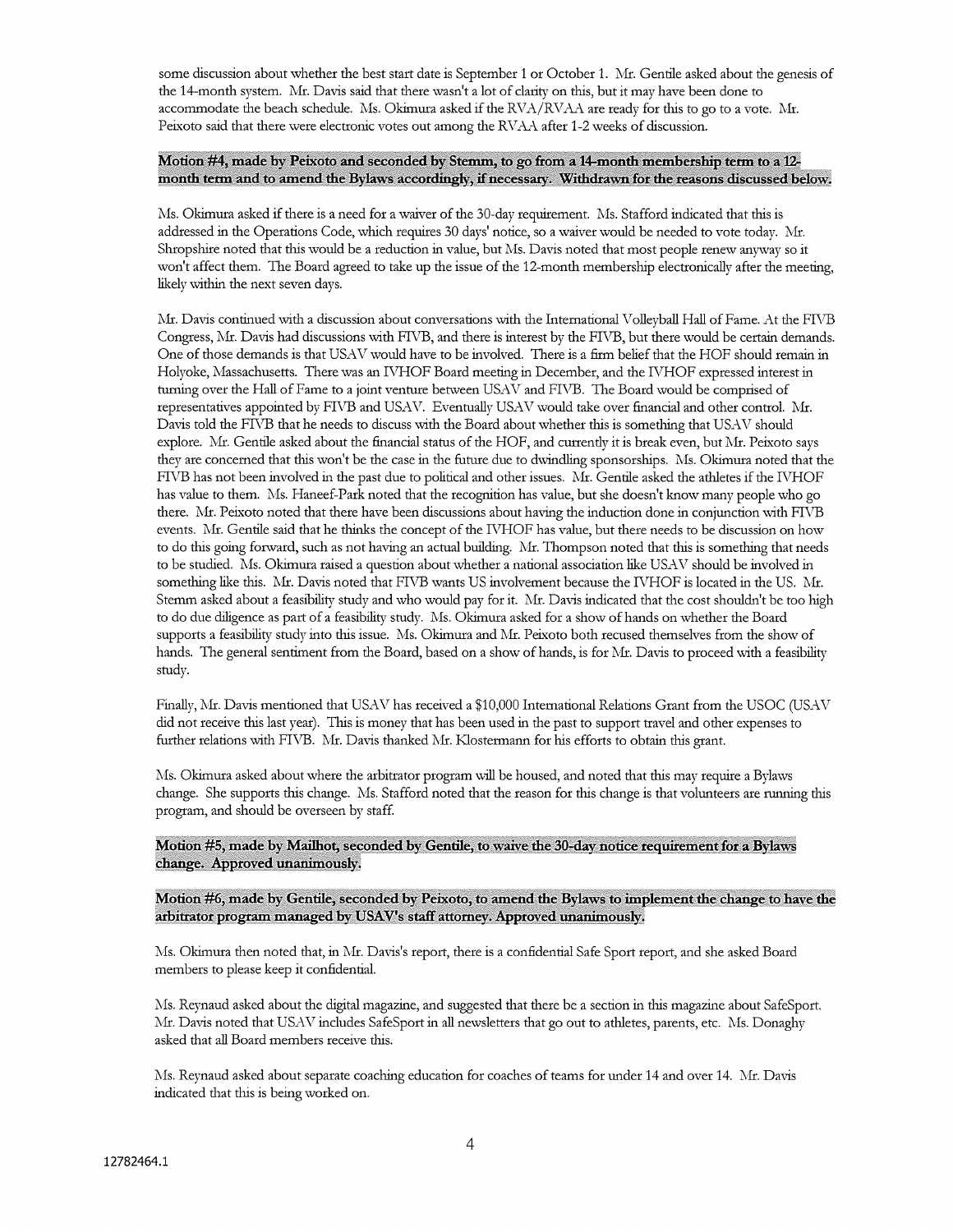## V. BYLAWS & GOVERNANCE

a. Board Policy Updates **Klostermann/Stafford** 

i. Results of electronic voting between meetings.

ATTACHED.

- ii. Pending Board Action (if applicable).
	- 1. International Athlete's Assembly Manual review.

Ms. Okimura introduced the results of the International Athlete's Assembly Manual review. Mr. Rasmussen discussed the meetings that led to the creation of the manual.

#### Motion #7, made by Haneef-Park and seconded by Reynaud, to create the USAV International Athletes Assembly. Approved unanimously.

#### Motion #8, made by Rasmussen and seconded by Haneef-Park, to approve the International Athletes Assembly Manual submitted to the Board. Approved unanimously.

The Board will re-approve the International Athletes Assembly Manual at the June 2019 Annual Meeting due to <sup>a</sup> logistics matter.

2. Snow Volleyball discipline approval.

Motion #9, made by Rasmussen, seconded by Gentile, to confirm and accept USAV as the FIVB-recognized national federation for the discipline of snow volleyball in the United States, and to amend the Bylaws accordingly as provided in the attached Exhibit A. Approved unanimously.

Motion #10, made by Rasmussen, seconded by Gentile, to confirm and accept USAV as the World ParaVolleyball-recognized national federation for the discipline of standing beach ParaVolley in the United States, and to amend the Bylaws accordingly as provided in the attached Exhibit A. Approved unanimously.

Motion #11, made by Reynaud and seconded by Rasmussen, to confirm and adopt the Bylaws amendments as set forth in the attached Exhibit A. Approved unanimously.

iii. Assembly & constituent reports to be submitted in writing by Jan. 11, 2019.

Ms. Okimura then introduced the Governance Committee items submitted for Board consideration and approval.

Motion #12, brought forward by the Governance committee, to change the beginning of the term of the incoming Chair to July 1. Approved without dissent. Ms. Okimura abstains.

Motion #13, brought forward by the Governance Committee, to allow the USAV staff attorney to serve as the recording secretarv. Rejected with Ms. Okimura abstaining.

The Board asked Ms. Stafford and Mr. Smith to come up with an explanation of their job descriptions and how they interact and represent the Board.

#### VI. BOARD MEMBER UPDATES Q & A

a. RVAA Meeting Update. Donaghy/Stemm/Pexioto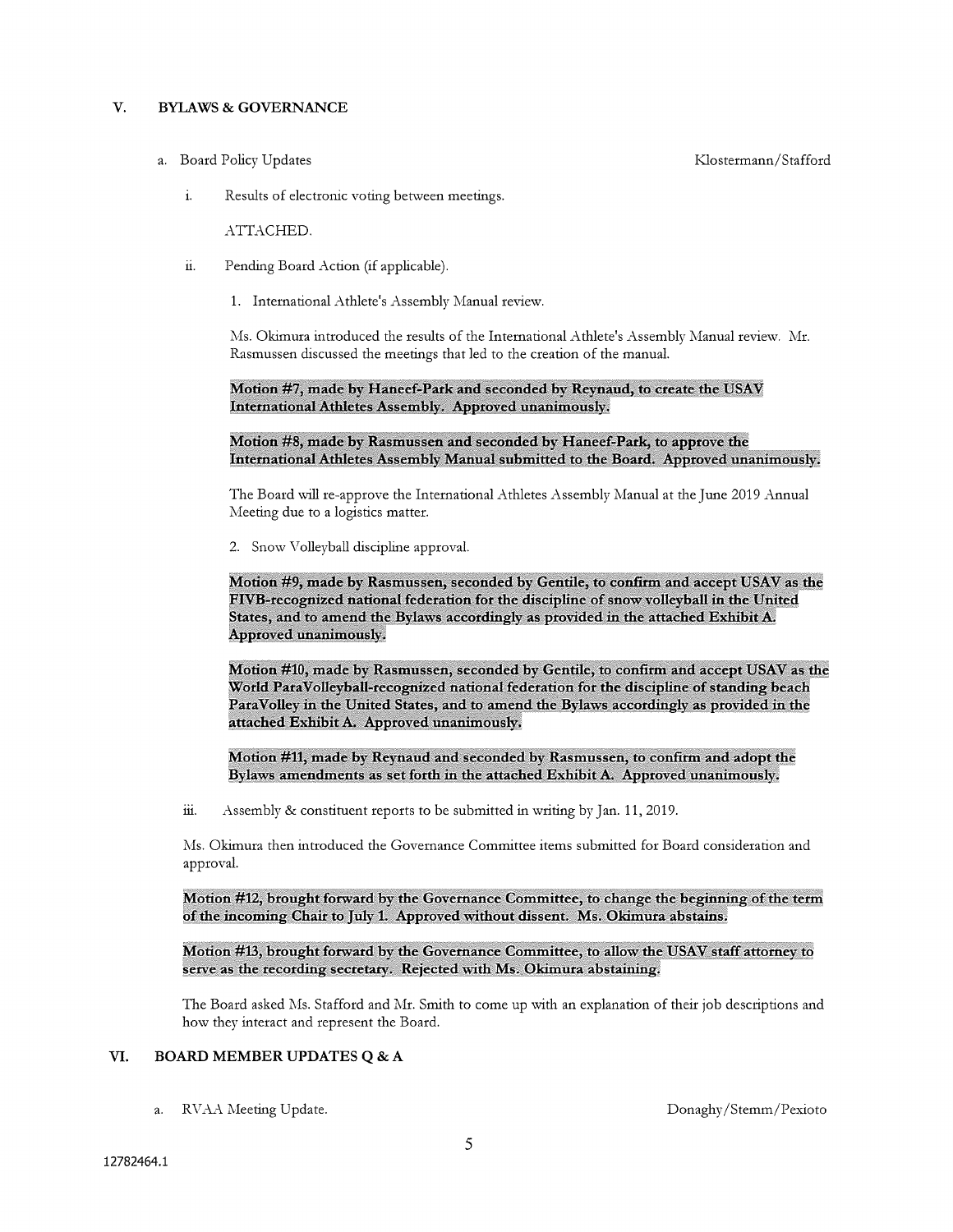Tabled.

b. Some members have submitted their reports.

#### VII. USOC PRESENTATION - Board Composition & Governance Recommendations

a. Denise Parker, USOC, Vice President NGB Services

Ms. Parker reported that the USOC has acknowledged its need to serve in more of <sup>a</sup> compliance role moving forward. What this means is being clarified, but the USOC is already starting to take steps.

She then discussed the Borders Commission which is looking at the relationship between NGBs, athletes and the USOC, and what changes should be made in this area. Their report is due in mid-summer. This is <sup>a</sup> quickly changing landscape.

She noted that the goal of NGB Services is to help NGBs, so she expects the USOC will help NGBs with compliance. Board assessment will be <sup>a</sup> big part of this. She hopes to be <sup>a</sup> partner with USAV in this process.

She handed out <sup>a</sup> 2019 Compliance Checklist. This lists the requirements to be an NGB and audits against that list. The NGB audits are being expanded and will go deeper to make sure that policies exist and are being followed. She highlighted several areas that are being highlighted, like Conflict of Interest. The USOC is also working on tools that will help NGBs. Another area is internal grievances.

The USOC intends to use the Section <sup>8</sup> process more moving forward. The Section <sup>8</sup> process is the one currently being used in connection with USA Gymnastics.

Ms. Parker and the Board then discussed independent directors, their benefit to Boards, whether they can truly be independent and what that means, and how NGBs can find them.

Ms. Parker then introduced the NGB Needs Assessment Maturity Model prepared by Deloitte. Deloitte interviewed many NGBs to gather information on what their needs are, and identified eight key areas, which are discussed in the report.

### VIII. BOARD CHAIR REPORT & DISCUSSION - Discussed in Executive Session.

#### 1X. NEW BUSINESS

There was no new business brought before the Board.

#### X. EXECUTIVE SESSION \*Participants to be confirmed. (2:00-5:00 p.m.)

Motion #14, made by Gentile and seconded by Reynaud to go into executive session, v Ms. Stafford, Mr. Smith and Mr. Thompson invited to remain. Approved unanimously.

### Motion #15 made by and seconded by to come out of Executive Session.

Ms. Okimura reported that the following were discussed in Lxecutive Session:

#### a. Contract approval (4-year or more agreements)

The Board reviewed and approved the signing of several contracts.

#### b. Corporate Ethics & Eligibility Report (Rachael Stafford)

The Board approved adding a 5th E&E arbitrator, Rachael Rykman, on a temporary basis.

#### c. Legal Review & SafeSport Report (Steve Smith, Rachael Stafford)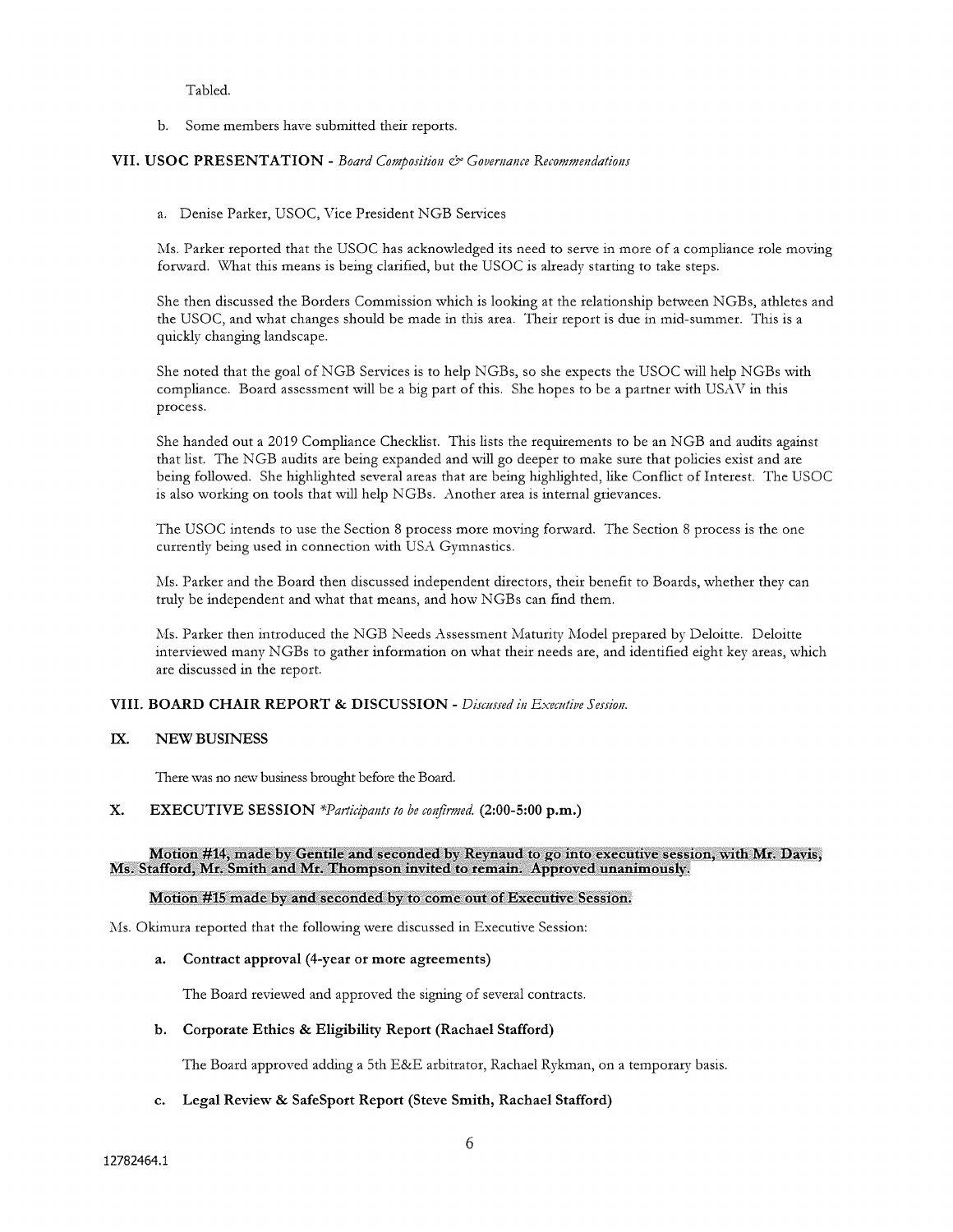Ms. Stafford updated the Board on pending legal matters.

d. Audit, Finance & Budget Committee Report (George Thompson)

Mr. Thompson reviewed the AFB and the state of USAV's finances.

- e. Personnel Committee Report 2018 CEO Evaluation (Cecile Reynaud)
- f. Board Succession & Chair Election (Lori Okimura)

# XI. ADJOURNMENT

Meeting adjourned for lack of <sup>a</sup> quorum.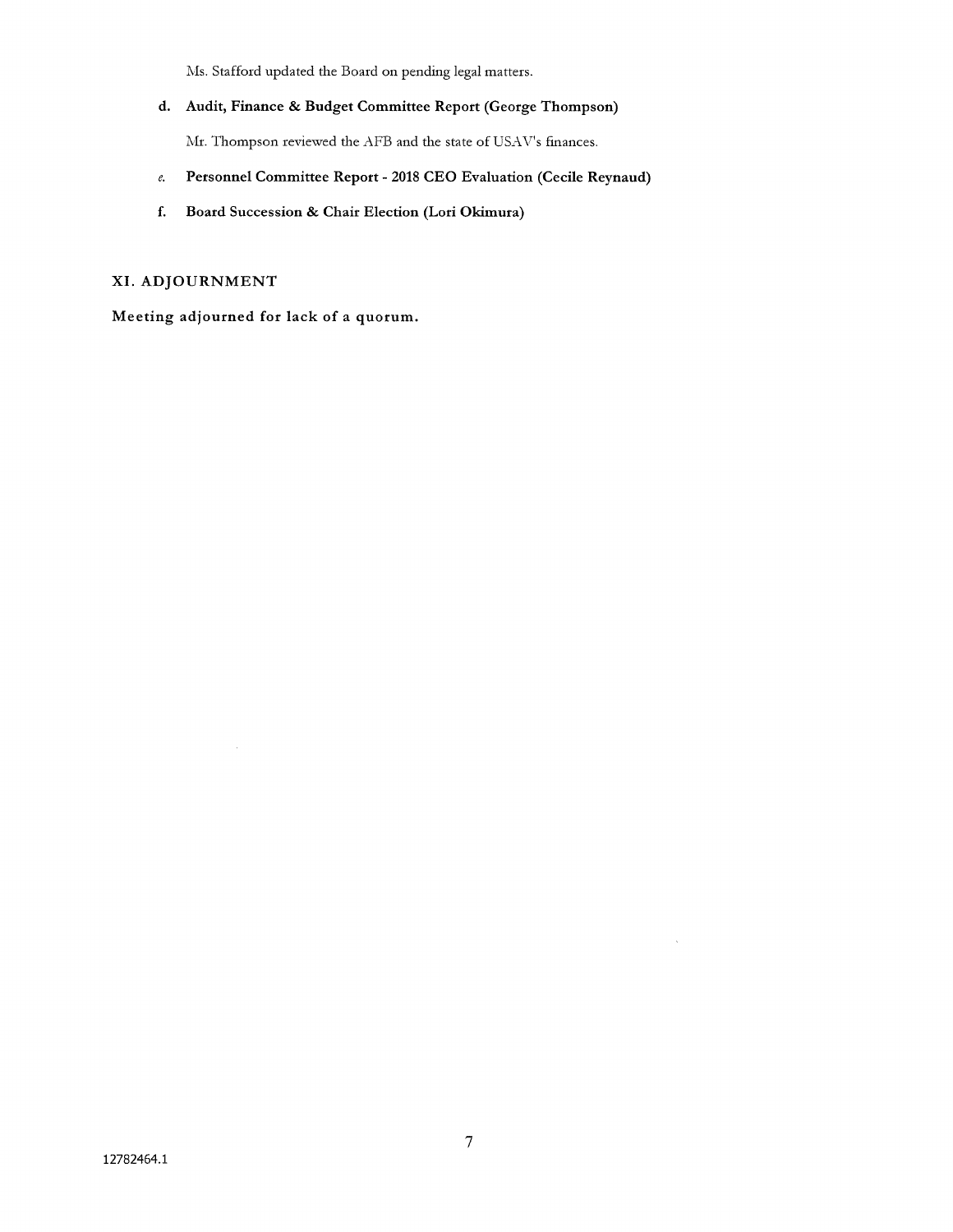

# Board of Directors

# Actions between Meetings August 26, 2018 to January 2019

- Date: September 7, 2018
- Motion: To approve the reconstitution of the Audit, Finance and Budget Committee based on legal opinion (separate file).
- Vote Results: YES 11
- $NO 0$ ABSTAIN - 2 NO RESPONSE - 1

# MOTION PASSES

Date: September 17, 2018

Motion: To approve the USAV Bylaws as amended.

Vote Results: YES - 12  $NO - 0$ ABSTAIN - 0 NO RESPONSE - 2

# MOTION PASSES

Date: September 28, 2018

MOTION: To elect Mr. George Thompson as the Treasurer of USA Volleyball.

Vote Results: YES - 14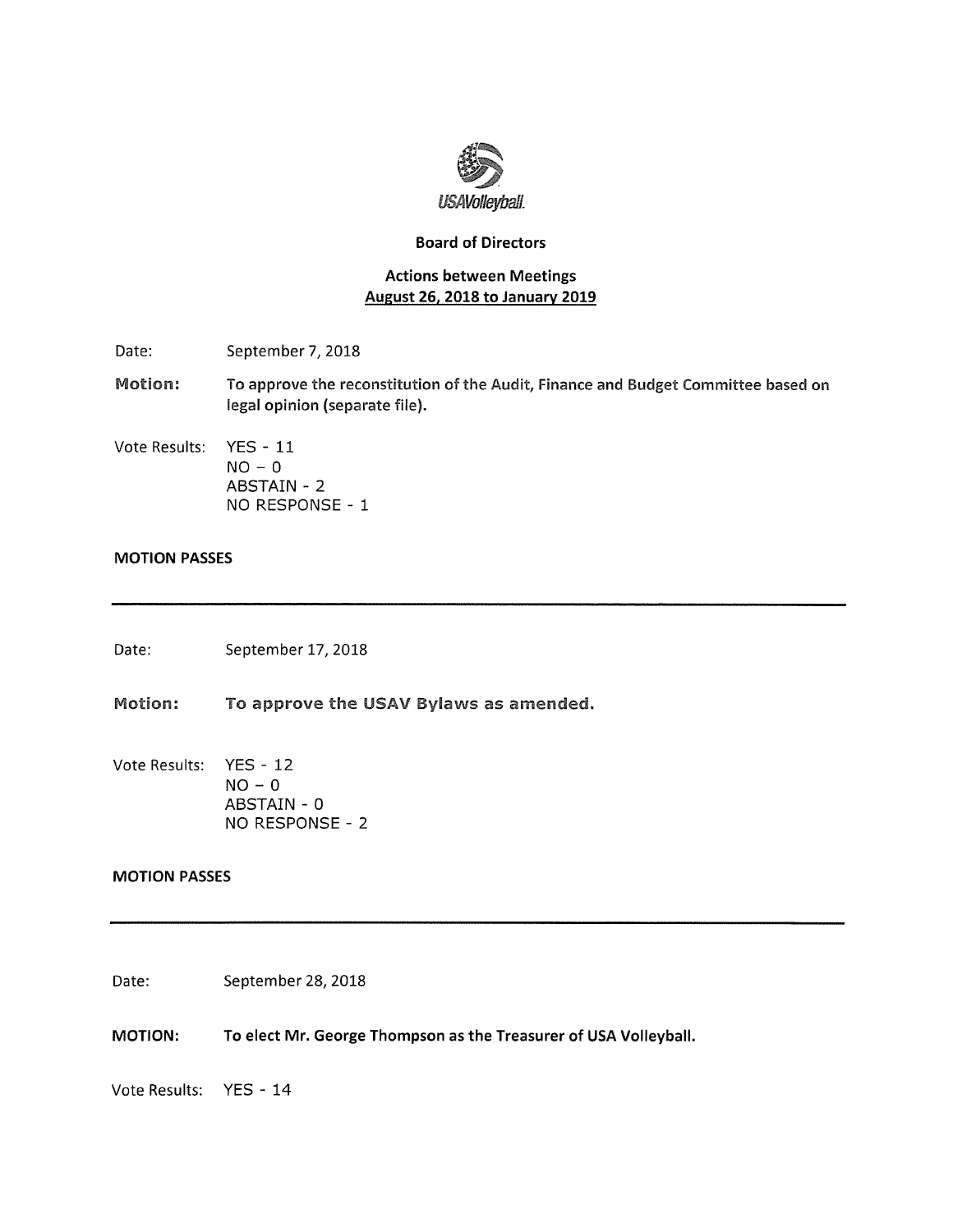$NO - 0$ ABSTAIN - 0 NO RESPONSE - 0

# MOTION PASSES

| Date:                | November 7, 2018                                                                                                                                                                                                                                                                                                                                     |
|----------------------|------------------------------------------------------------------------------------------------------------------------------------------------------------------------------------------------------------------------------------------------------------------------------------------------------------------------------------------------------|
| <b>MOTION:</b>       | To approve the reconstituted USAV Audit, Finance and Budget Committee as follows:                                                                                                                                                                                                                                                                    |
|                      | George Thompson, Independent - Chair and USAV Board Treasurer<br>$\bullet$<br>Stew McDole, Assoc. Chair (USAV Foundation Treasurer)<br>$\bullet$<br>Brent Rasmussen, voting member (BOD Sitting Volleyball Athlete Rep)<br>$\bullet$<br>Letitia Berbaum, voting member (Independent)<br>۰<br>Patrick Henry, voting member (Independent)<br>$\bullet$ |
| Vote Results:        | $YES - 13$<br>$NO - 0$<br><b>ABSTAIN -</b><br>NO RESPONSE - 1                                                                                                                                                                                                                                                                                        |
| <b>MOTION PASSES</b> |                                                                                                                                                                                                                                                                                                                                                      |
| Date:                | November 15, 2018                                                                                                                                                                                                                                                                                                                                    |
| <b>MOTION:</b>       | To approve the 2017 USAV IRS Form 990 (with correction) for submission by the USAV<br>CFO.                                                                                                                                                                                                                                                           |
| Vote Results:        | $YES - 11$<br>$NO - 0$<br>ABSTAIN - 0<br>NO RESPONSE - 3                                                                                                                                                                                                                                                                                             |
| <b>MOTION PASSES</b> |                                                                                                                                                                                                                                                                                                                                                      |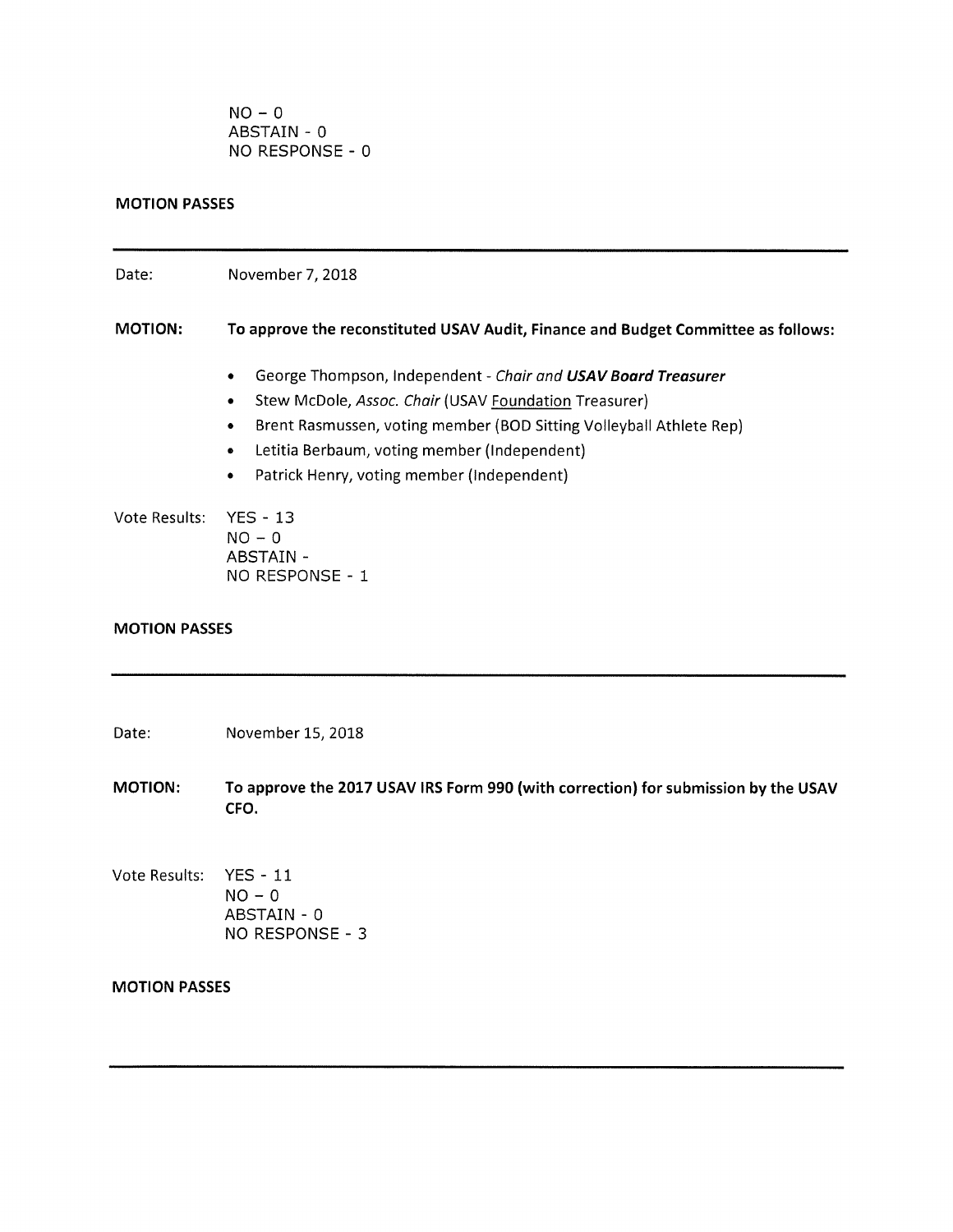Date: November 28, 2018

- MOTION: To waive the 30-day notice in order to allow the Board to consider and vote upon <sup>a</sup> Boys High School Membership being added.
- Vote Results: YES 9  $NO - 0$ ABSTAIN - 0 NO RESPONSE - 5

# MOTION PASSES

Date: December 6, 2018

MOTION: To approve the addition of a High School Boys USAV membership category per below:

HJ — High School Boys Player: \$5 fee, \$4.00 insurance (at cost), magazine optional (at cost)

The maximum cost of this membership option from the region to the individual is set at \$15 per season plus the cost of the optional magazine if purchased.

The High School Boys Player membership option is <sup>a</sup> limited membership available only to male athletes on high school or middle school-based teams which are not sanctioned by the local state high school association as <sup>a</sup> school sport. It allows for participation in Region sanctioned high school or middle school-based leagues, clinics, camps and tryouts. It does not allow for participation in other region events, USAV bid tournaments or USAV junior nationals. This membership may be upgraded to <sup>a</sup> "full" junior membership.

HA — High School Boys Affiliated Adult: \$5 fee, \$4.00 insurance (at cost), magazine optional (at cost)

The maximum cost of this membership option from the region to the individual is set at \$15 per season plus the cost of the optional magazine if purchased.

The High School Boys Affiliated Adult membership option is <sup>a</sup> limited membership available only to adults associated with high school or middle school-based leagues which are not sanctioned by the local state high school association as <sup>a</sup> school sport. This membership allows for participation in high school or middle school-based leagues that are sanctioned by the Region. It does not allow for participation in other region events, USAV qualifiers, bid tournaments, or USAV junior nationals. This membership may be upgraded to <sup>a</sup> "full" adult membership.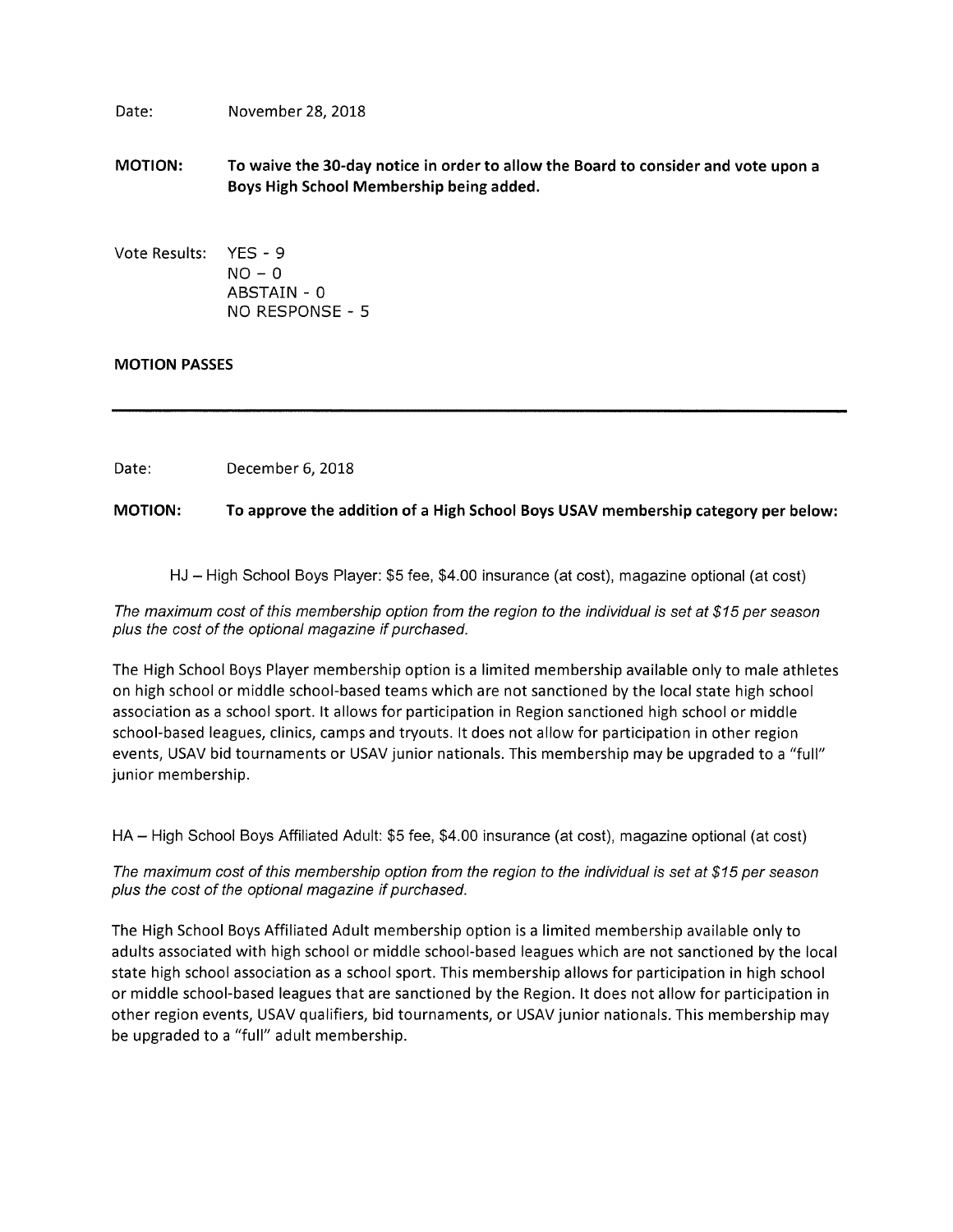Vote Results: YES - 12  $NO - 0$ ABSTAIN - 0 NO RESPONSE - 2

# MOTION PASSES

Date: December 14, 2018

- MOTION: Made by the USAV Personnel Committee, to approve the CEO receiving his full bonus and <sup>a</sup> merit increase as stipulated in the CEO agreement.
- Vote Results: YES 12  $NO - 0$ ABSTAIN - 0 NO RESPONSE - 2

# MOTION PASSES

Date: December 14, 2018

MOTION: To approve the 2019 USAV Budget.

Vote Results: YES - 10 NO — 2 (Donaghy; Stemm) ABSTAIN - 0 NO RESPONSE - 2

# MOTION PASSES

Date: December 21, 2018

MOTION: To approve the minutes of the August 25, 2018 Board Meeting.